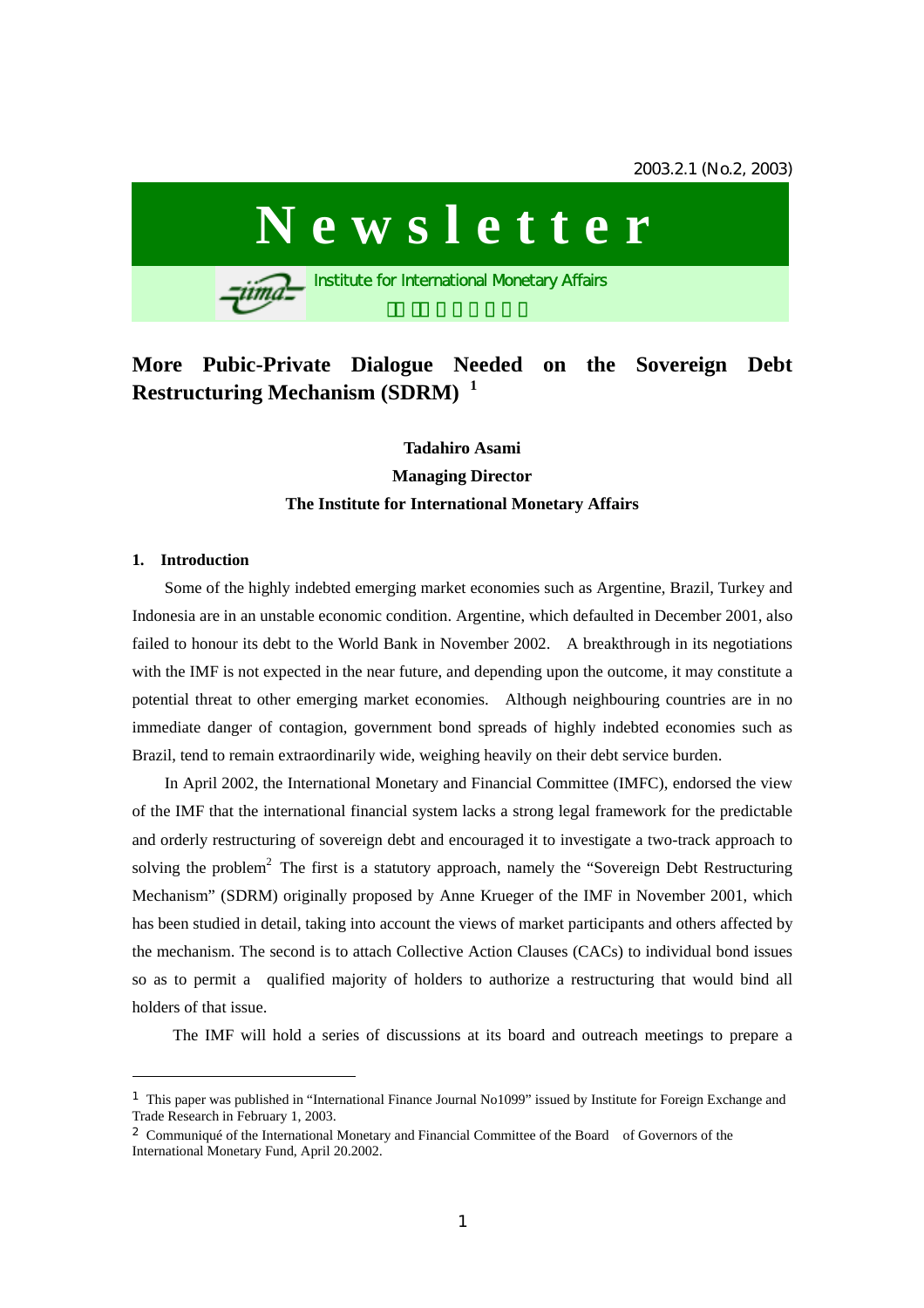detailed SDRM proposal to be considered by the IMFC at its meeting scheduled for April 12, 2003. Although the position of each of the G7 countries on the SDRM is not yet known, it appears that they are ready to consider the proposed mechanism. While finance officials are working on the SDRM proposal, private creditors and market participants, who are deeply concerned with the issues associated with the proposal, have followed its development for the past year. Last December, six private business associations<sup>3</sup> issued a joint statement declaring their strong opposition to the SDRM, stating that "the SDRM is both unnecessary and counterproductive".

 In view of the debates that should become increasingly lively towards this spring, this paper focuses on the SDRM from the private sector perspective. The paper first explains the outline and the background of the SDRM proposal and reviews some basic issues.

The paper then looks at the private sector perspective and the reasons for its objection to the SDRM. Then it makes the case for the application of Collective Action Clauses (CACs) as the market friendly mechanism for emerging markets and creditors, while at the same time referring to its shortcomings. On this basis, the paper argues that private sector participants should take the initiative to introduce CACs in bond contracts and should further clarify their position on the SDRM to promote deeper understanding between the public and private sectors on financial crisis.

#### **2. Deepening Discussions on the SDRM**

 The SDRM proposes to treat a sovereign state with an unsustainable level of debt in a manner similar to bankruptcy procedures for private firms like Chapter 11 of the US Federal Bankruptcy Law. The initial Krueger proposal has been substantially modified, reflecting criticism from private market participants and others regarding, in particular, preserving creditors' rights and diminishing the power and role to be played by the IMF. However, the concept of "creating a bankruptcy judicial mechanism without a bankruptcy court" basically remains unchanged. The following is a brief explanation of the main aspects of the SDRM, as revealed by the staff paper made available recently<sup>4</sup>.

## (1) Objective

 $\overline{a}$ 

 The objective of the SDRM is to catalyze the restructuring of unsustainable sovereign debts in an orderly, swift and predictable way, by creating an international statutory framework, thereby decreasing the economic and social costs to sovereign debtors and creditors. According to Anne

<sup>3</sup> Six associations are the Emerging Market Creditors Association, EMTA (formerly Emerging Markets Traders Association), the Institute of International Finance, the International Primary Market Association, the Securities Industry Association, and The Bond Market Association.

<sup>4</sup> International Monetary Fund, The Design of the Sovereign Debt Restructuring Mechanism-Further Considerations. Prepared by the Legal and Policy Department and Review Departments (in consultation with the International Capital Markets and Research Departments), November 27, 2002.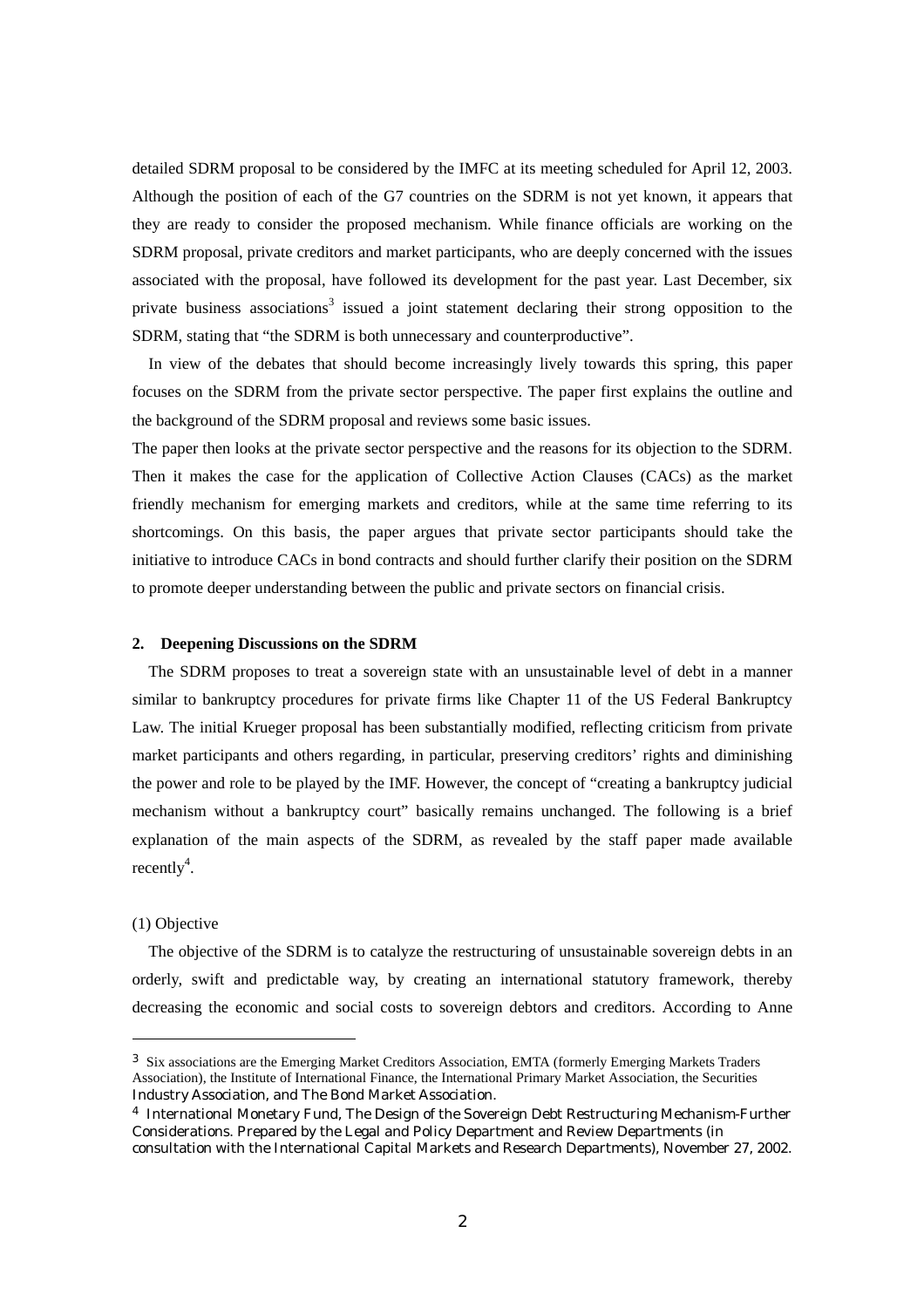Krueger, "the principal feature of the SDRM is that it would allow a sovereign and a qualified majority of creditors to reach an agreement that would then be binding on all creditors subject to the restructuring." <sup>5</sup> The creditors will then be able to make decisions on an aggregate basis to eliminate creditors who hold-out, disrupting the restructuring process.

#### (2) Scope of Debts

The SDRM will identify the types of debt that could potentially be subject to restructuring while it would depend upon negotiations between the debtor and the creditors on whether all or only part of the debt would be restructured in a particular case. While the staff report says that the scope of claims to be included in the restructuring will likely be wide, it excludes claims that are governed by domestic law, claims that benefit from privileges such as secured claims, and claims held by international organizations. The question of whether restructuring of claims held by official bilateral creditors (Paris Club debts) will be included remains to be solved.

# (3) Activation

 The mechanism is to be activated on the initiative of the sovereign government whose debt has become unsustainable. (Initially, based on the IMF assessment that the debt is no longer sustainable, the sovereign debtor would apply to the SDRM and the IMF would give its approval). The debtor government would declare that its debt has become unsustainable. A critical question in this respect is whether it is necessary to provide for independent confirmation by a third party of the government's declaration of unsustainability and if so, which entity is to perform this function.

#### (4) Debtor Information and Restructuring Agreement

 Upon activation, the debtor is required to provide all information regarding its indebtedness (including debt that will not be restructured under the SDRM) to its creditors. An expeditious registration and verification process would take place to enable creditors to be in a position to vote on an aggregate basis. When a sovereign debtor proposes a restructuring agreement, it would also be required to provide information as to how it intended to treat claims that were not to be restructured under the SDRM. This would enable holders of registered claims to make a decision regarding the sovereign's proposal with the full knowledge of how other claims would be treated.

#### (5) Creditor Rights

 $\overline{a}$ 

It was stated that, in order to protect creditors and their contractual rights, the activation of the

<sup>5</sup> International Monetary Fund. Sovereign Debt Restructuring: Messy or Messier? Annual Meeting of the American Economic Association, January 4, 2003. Washington, D.C.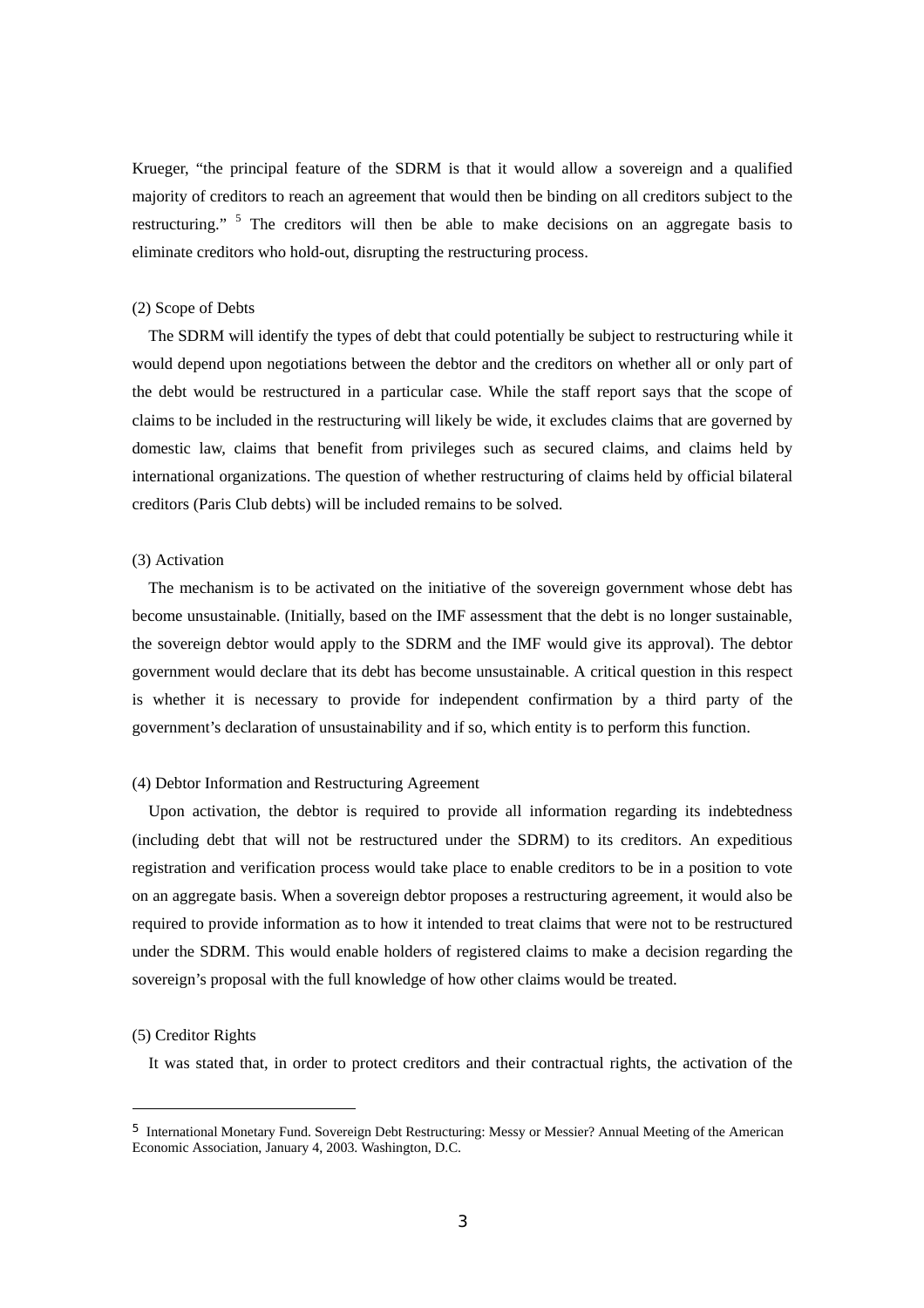SDRM should not automatically trigger any suspension of creditor rights.

In this context,an approach is being studied to discourage possible litigation which may occure,while ensuring inter-creditor equity.

## (6) Creditors' Committee

 As a means of encouraging active and early creditor participation in the restructuring process, a representative creditors' committee would be given a role under the SDRM to address both debtor-creditor and inter-creditor issues. The debtor would bear reasonable costs associated with the operation of this committee.

#### (7) Sovereign Debt Dispute Resolution Forum (SDDRF)

The SDDRF would be established in a manner that ensures independence, competence, diversity and impartiality. It would primarily carry out administrative functions including the administration of the voting process, dispute resolution during a restructuring process and injunction relief $<sup>6</sup>$ </sup>

### (8) Amendment of IMF Articles of Agreement

The SDRM and SDDRF will be established through an amendment to the articles of the IMF, which requires acceptance by 60% of its members and 85% of the total voting power. It is the responsibility of each member to determine whether the features of the SDRM would require changes in their own legal system.

 Although the SDRM proposal is still under discussion, efforts have been made to introduce market-based considerations.

#### **3. The Background of the SDRM Proposal**

 $\overline{a}$ 

 The background to the SDRM proposal was that private capital flows to emerging market economies increased dramatically from the beginning of the '90s, helped by the liberalization of capital flows. The main characteristics of private capital flows were, first, a dramatic decrease in medium and long-term loans in the form of bank-syndicated loans and an increase in short term loans. Second, a considerable growth in bond issuance in the international capital markets. Third, a large increase in foreign direct investment (FDI) which accounts for nearly half of private capital flows. Enhanced capital flows in the international capital markets resulted in the diversification of financial products, including bond issues and types of investors. As a result, it has become difficult

<sup>6</sup> Depending on the design of the SDRM, the SDDRF would be empowered to issue an order that would require a court outside the territory of the sovereign to stay a specific enforcement action if such an order was requested by the debtor and approved by creditors subject to the SDRM.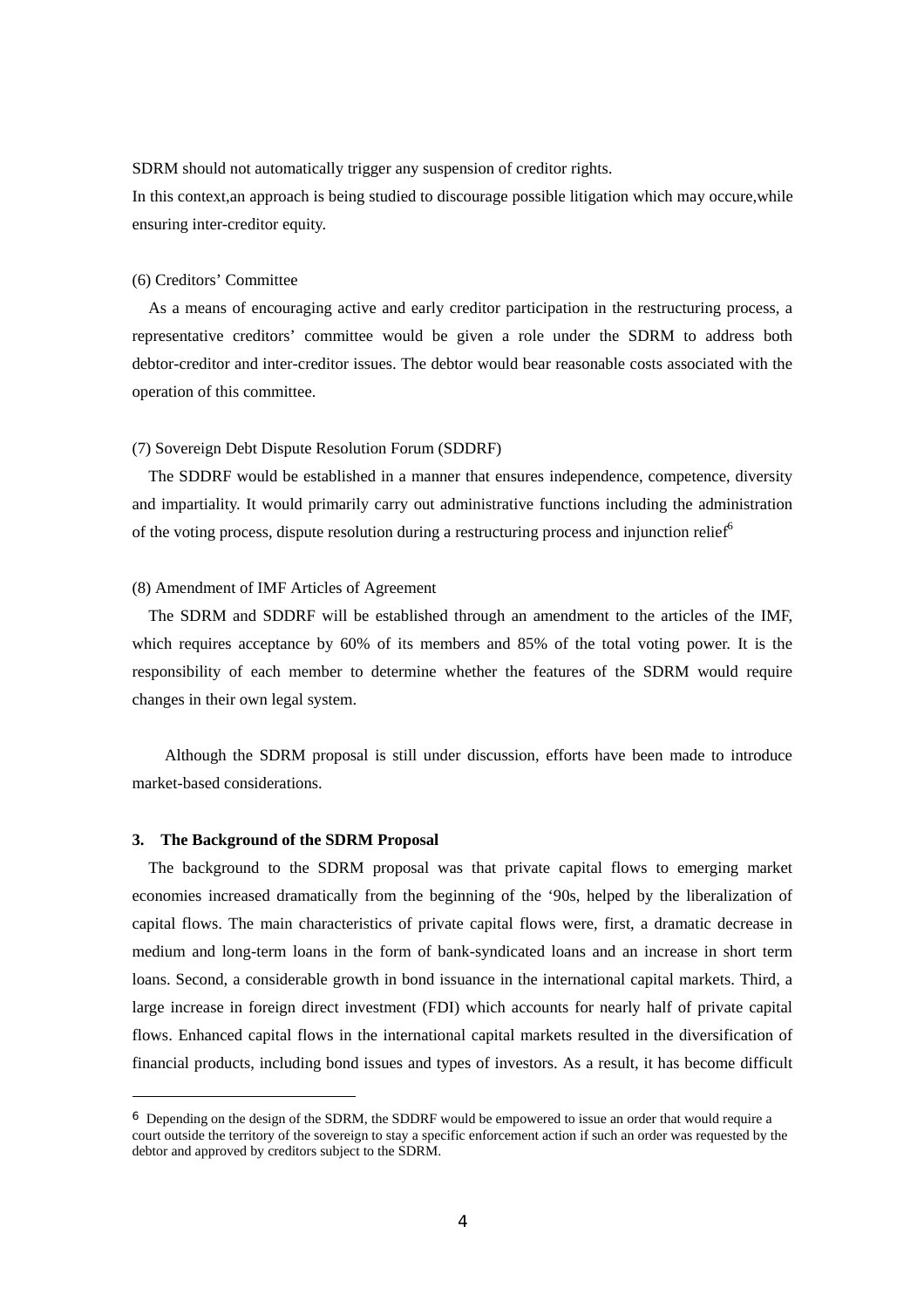to coordinate numerous and anonymous private creditors.

 The East Asian crisis of 1997-98 and its spread to Russia and Brazil was a clear indication that the international financial system was flawed. A wide range of reforms have been undertaken by the IMF, G7, G10, BIS and others in the international financial system. As a result of these efforts, some progress has been achieved in such areas as IMF surveillance, disclosure of information and transparency, and the strengthening of economic policies and the financial systems of emerging market economies. On the other hand, however, progress has hardly been made in private sector involvement (PSI) for the resolution of debt crisis that calls for burden sharing by the private creditors as a prerequisite of public support. The issue for the public sector was how to bail-in private creditors, when large-scale financial assistance is used for crisis resolution.

 At the G7 Finance Ministers and Central Bank Governors Meeting in Cologne in June 1999, a proposal was made to include CACs for bonds issued by emerging market economies in international capital markets in order to avoid bailouts of private creditors and to increase their participation. In view of increasing bond issues by the emerging market economies in international capital markets, it was deemed necessary to introduce CACs, which enable bond restructuring, as a way to enhance private sector involvement (PSI).

 In the case of the Latin American sovereign debt crisis of the '80s, sovereign debt in the form of bonds constituted only a fraction compared to bank loans, and was excluded from restructuring and duly redeemed. This unequal treatment resulted in the notion among some investors and underwriters that bonds were safer instruments than loans. Because of this background, the proposal for CACs by the G7 met with a mixed response from banks, underwriters and investors. Despite subsequent efforts by the G10 to develop public-private sector dialogue on the implementation of CACs, private sector consensus was not reached. A strong sense of frustration must have been felt within the G7 and the IMF, when no tangible progress was made on PSI, while private sector flows into emerging market economies were growing in importance. Finance officials must have concluded that in order to enhance restructuring of claims held by private creditors, a legal framework such as the SDRM needed to be established.

#### **4. Collective Action Clauses (CACs)**

 While the SDRM places sovereign debt restructuring under a statutory framework, CACs are a market-based approach which permits a qualified majority of bond- holders to agree to a restructuring on the basis of contracts between a debtor government and its creditors. According to the G10 report, CACs can be included in sovereign bonds that are issued under the jurisdiction of British, French and New York laws in which an overwhelming amount of sovereign bonds have been issued.

If bond issues cannot be restructured when necessary due to the lack of CACs, such a market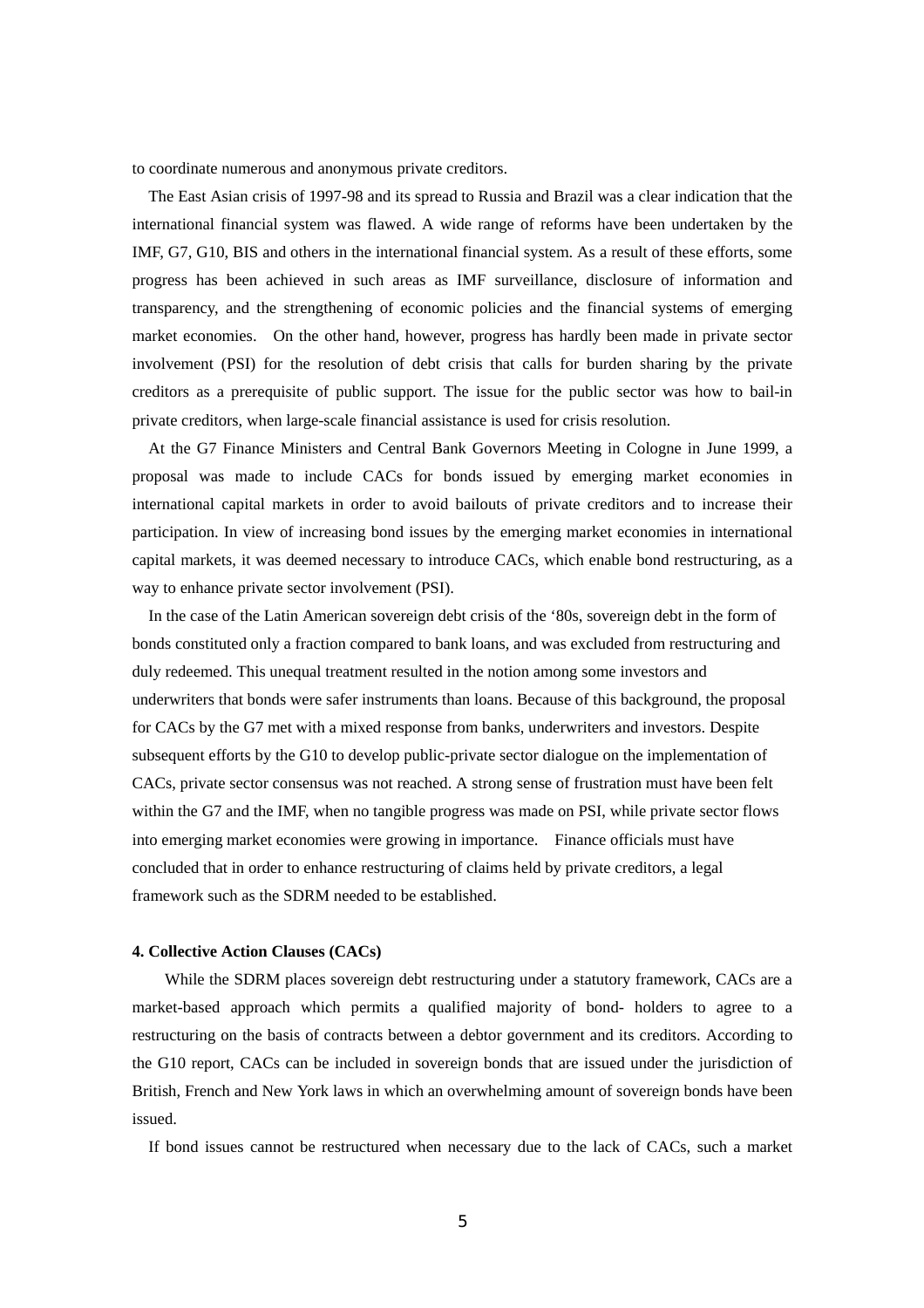arrangement should be considered defective. Based on such recognition, market participants should take the lead in drafting model clauses of CACs and seize the initiative to introduce such model clauses for bond issues in international capital markets. Many of the emerging market economies are concerned that the introduction of CACs in bond issues will result in an increase in their issuing cost. Since cost is a very important issue, a means to ease such a negative factor should be carefully studied. Including CACs in developed country government bonds should be seen not just as setting an example but as a means to correct market deficiencies.

 However, there are two technically difficult aspects concerning CACs. The first is how to aggregate creditor claims across instruments. Changes in the terms of payment would be determined through voting by investors, on a contract by contract basis. A single sovereign debtor usually owes multiple debts through various issues and loan agreements. In addition, since contracts differ from case to case, creditors are divided into several classes. Therefore, the question of how to aggregate the different types of investors in separate contracts is technically a difficult problem. This hurdle has to be overcome in order to carry out efficient restructuring.

 The second difficulty is how to deal with outstanding bonds that do not include the CACs. JP Morgan Chase has proposed a two-step approach for such stock of debt issues. According to this scheme, the first step would be to swap the old bond contracts without CACs into new contracts with CACs and the second step would then be to alter the contracts, such as in payment terms. This proposal should be developed further to find a solution to this difficult problem.

# **5. The Reasons for the Private Sector's Objections to the SDRM**

 Many of the concerns associated with the SDRM which were indicated by the six business associations have been taken into consideration and reflected, to some extent, in the IMF's staff paper. However, there are still many loose ends. Since the final IMF proposal has not yet been announced, the basic concerns of the private sector related to the principles of the SDRM summarized below represent critical points for the private investors. Therefore their outcome should be watched carefully.

#### (1) Importance of Contract

It is important, as a matter of principle, to observe the original contract between a sovereign state and its creditors to the maximum extent possible. This principle should be maintained under the SDRM, and it is a positive development that the report mentions that the creditors' rights should not be automatically suspended after the triggering of the SDRM.

(2) Inter-Creditor Equity

The definition of the affected debt for the purpose of restructuring should be as broad as possible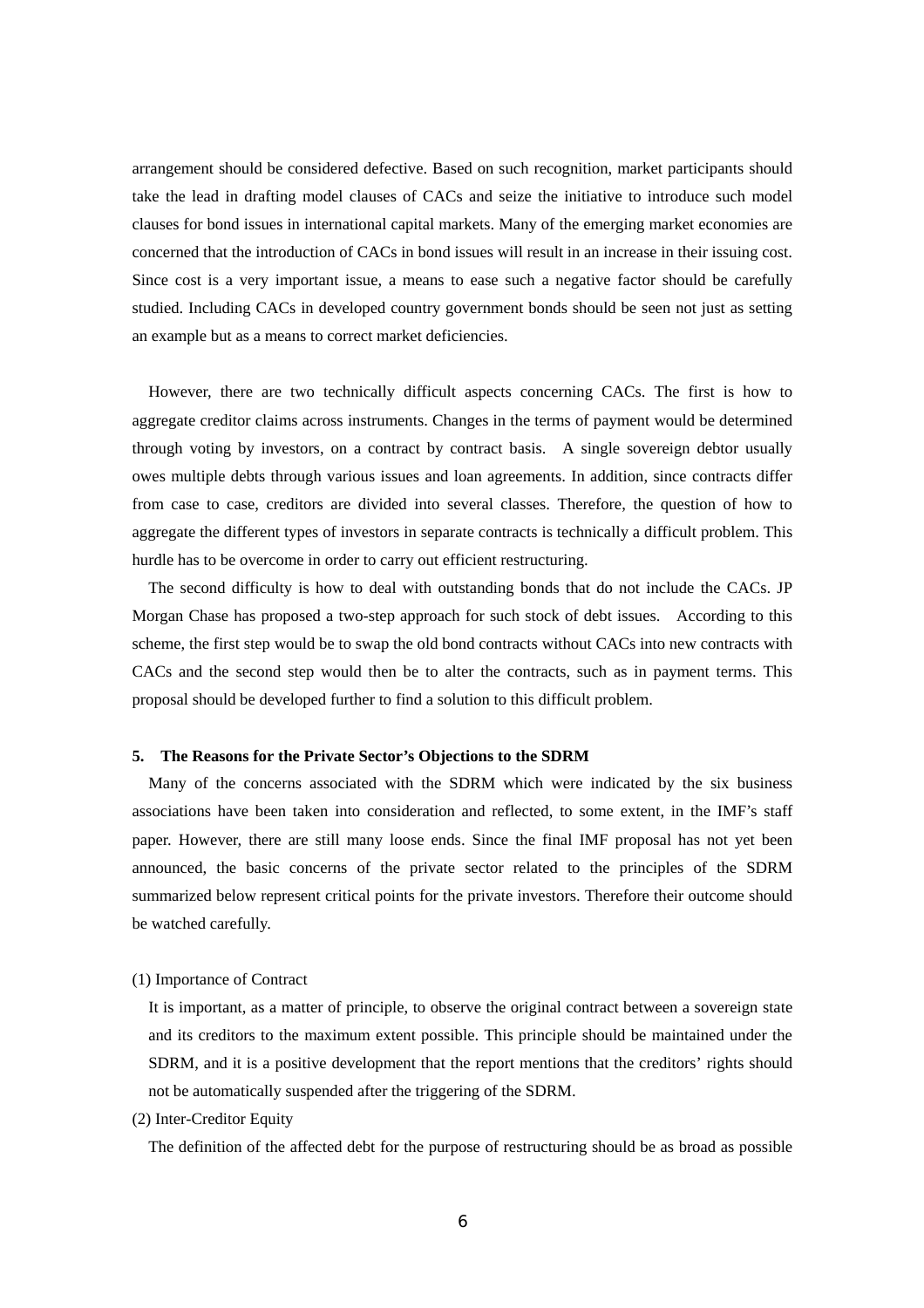to create a framework where creditors share the burden fairly. However, it is likely that affected debts will be limited to sovereign debts contracted under a foreign jurisdiction and held by private sector investors. This signifies the de facto subordination of sovereign debts owed by the private sector to other sovereign debts, which will create a restraint on the flows of private funds and result in a significant increase in the cost of debtor countries. There have been many cases recently where non-residents have bought domestically issued foreign currency-denominated bonds and where domestic investors have bought bonds issued abroad. Therefore, the question of whether debt to be covered under the SDRM would be determined in accordance with jurisdiction needs to be addressed. The Mexican crisis of 1994 was a liquidity crisis involving Tesobonos, which were a foreign-currency denominated domestic bonds. The Russian crisis of 1998 was also related to domestic bond issues. So even if the SDRM had been in existence then, the mechanism would not have been applicable to such bonds. It has not been determined whether Paris Club debt will be restructured outside or under the SDRM, but it is an important issue that needs careful consideration from the point of view of inter-creditor equity.

## (3) Collective Action Problems

 The collective action problems of free riders and litigation by creditors, which are considered to be one of the reasons to support the introduction of the SDRM, have been exaggerated. The restructuring of Ecuador, Ukraine and Pakistan bonds were successfully concluded in recent years with over ninety seven percent of creditor participation and were not blocked by the creditors' legal actions.

#### (4) Judgement of Debt Unsustainability

 The staff report states that the debtor government should determine the activation of the SDRM based on its judgement that its debt is unsustainable. The IMF would play a very important role in the decision by a sovereign debtor to activate the SDRM. Such a decision would depend on many factors such as the size of the IMF facility, the political will of the debtor government to implement policies, the economic environment surrounding the country and PSI. The procedures, in particular, judging that a country's debt is unsustainable should be more clearly stipulated in order to make the process more transparent. For this purpose, the idea of introducing confirmation by a third party on the country's judgement that its debt is unsustainable, should be implemented.

# (5) Conflict of Interest

 When the SDRM is activated by a debtor government, the IMF is in a position to know the debt profile of the country, since the IMF determines the economic package and financial support for that country. With the activation of the SDRM, the IMF will be in a position to recover its loan to that country as it enjoys preferred creditor status. Therefore, the role of the IMF, both formal and informal, needs further scrutiny.

# (6) SDRM and CACs